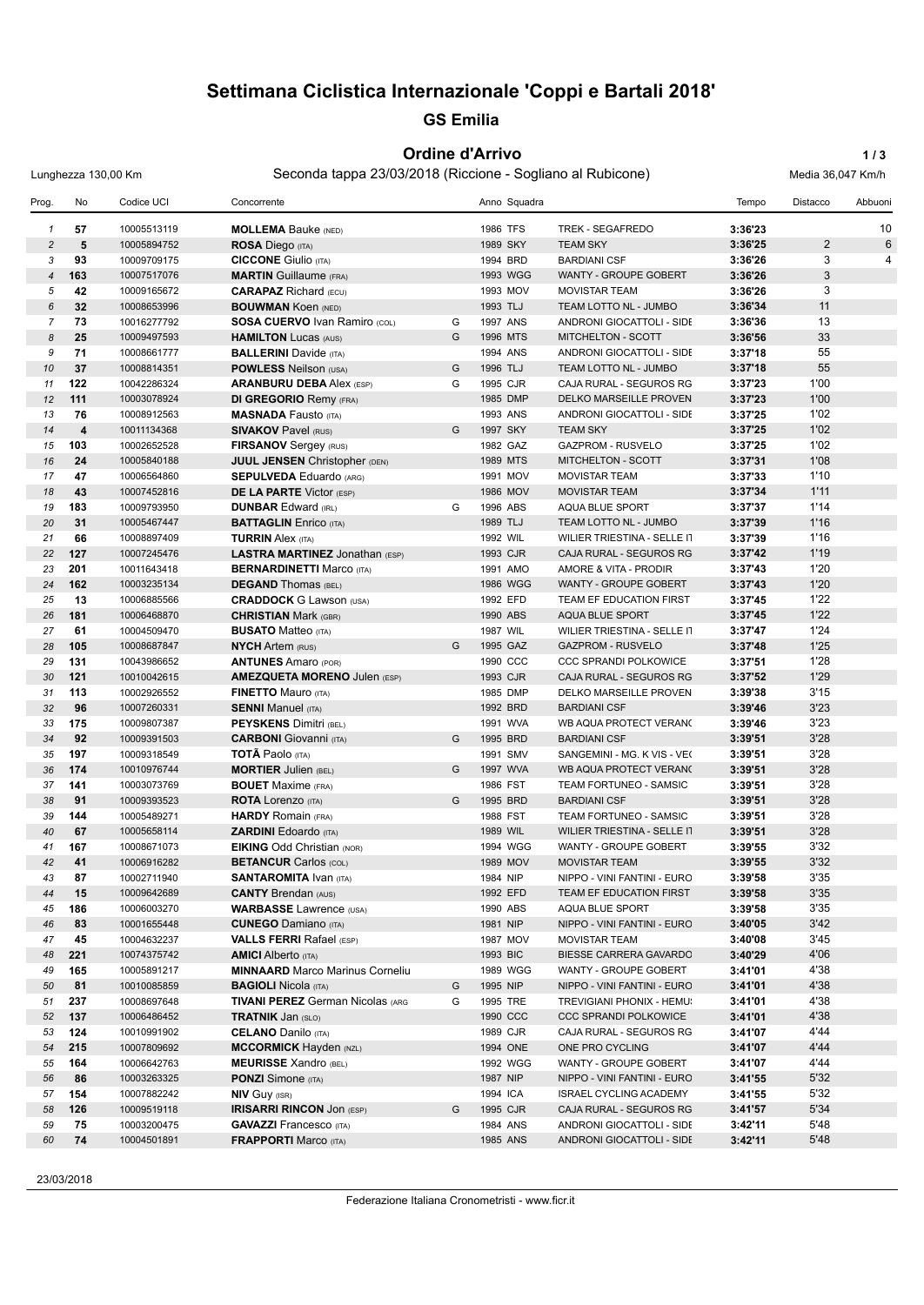## **Settimana Ciclistica Internazionale 'Coppi e Bartali 2018'**

#### **GS Emilia**

#### **Ordine d'Arrivo 2 / 3**

Lunghezza 130,00 Km Seconda tappa 23/03/2018 (Riccione - Sogliano al Rubicone) Media 36,047 Km/h

Prog. No Codice UCI Concorrente Anno Squadra Tempo Distacco Abbuoni **101** 10008661272 **ARSLANOV** Ildar (RUS) 1994 GAZ GAZPROM - RUSVELO **3:43'47** 7'24 **166** 10007245779 **DOUBEY** Fabien AndrŠ (FRA) 1993 WGG WANTY - GROUPE GOBERT **3:45'27** 9'04 **54** 10014404985 **CONCI** Nicola (ITA) G 1997 TFS TREK - SEGAFREDO **3:45'27** 9'04 **64 112** 10009362908 **FILOSI** Iuri (ITA) 1992 DMP DELKO MARSEILLE PROVEN 3:45'38 **53** 10005982456 **FELLINE** Fabio (ITA) 1990 TFS TREK - SEGAFREDO **3:46'20** 9'57 **193** 10007855667 **GAFFURINI** Nicola (ITA) 1989 SMV SANGEMINI - MG. K VIS - VEGA **3:46'20** 9'57 **223** 10014137833 **LOGICA** Enrico (ITA) G 1995 BIC BIESSE CARRERA GAVARDO **3:46'20** 9'57 **226** 10008950050 **SALVADOR** Enrico (ITA) 1994 BIC BIESSE CARRERA GAVARDO **3:46'20** 9'57 **151** 10022516007 **ANDEMESKEL** Awet (ERI) 1992 ICA ISRAEL CYCLING ACADEMY **3:46'20** 9'57 **114** 10004599905 **MIHAYLOV** Nikolay (BUL) 1988 DMP DELKO MARSEILLE PROVENCE KTM **3:46'20** 9'57 **77** 10009392412 **VENDRAME** Andrea (ITA) 1994 ANS ANDRONI GIOCATTOLI - SIDERMEC **3:46'20** 9'57 **247** 10007585077 **ZURLO** Federico (ITA) 1994 MST MSTINA FOCUS **3:49'21** 12'58 **194** 10010970478 **GAZZARA** Michele (ITA) 1990 SMV SANGEMINI - MG. K VIS - VEGA **3:50'53** 14'30 **97** 10007527786 **TONELLI** Alessandro (ITA) 1992 BRD BARDIANI CSF **3:50'53** 14'30 **177** 10008638640 **WARNIER** Antoine (BEL) 1993 WVA WB AQUA PROTECT VERANCLASSIC **3:50'53** 14'30 **94** 10006684896 **MAESTRI** Mirco (ITA) 1991 BRD BARDIANI CSF **3:50'53** 14'30 **21** 10001449425 **ALBASINI** Michael (SUI) 1980 MTS MITCHELTON - SCOTT **3:50'53** 14'30 **123** 10006878900 **REIS** Rafael (POR) 1992 CJR CAJA RURAL - SEGUROS RGA **3:50'53** 14'30 **132** 10007946506 **PALUTA** Michal (POL) G 1995 CCC CCC SPRANDI POLKOWICE **3:50'53** 14'30 **157** 10009706145 **WILLIAMS** Tyler James (USA) 1994 ICA ISRAEL CYCLING ACADEMY **3:50'53** 14'30 **116** 10006142811 **FERNANDEZ CRUZ** Delio (ESP) 1986 DMP DELKO MARSEILLE PROVEN 3:50'53 14'30 **187** 10007510208 **WATSON** Calvin (AUS) 1993 ABS AQUA BLUE SPORT **3:50'53** 14'30 **143** 10002857844 **GERARD** Arnaud (FRA) 1984 FST TEAM FORTUNEO - SAMSIC **3:50'53** 14'30 **133** 10007951455 **STOSZ** Patryk (POL) 1994 CCC CCC SPRANDI POLKOWICE **3:50'53** 14'30 **65** 10007733914 **MOSCA** Jacopo (ITA) 1993 WIL WILIER TRIESTINA - SELLE ITALIA **3:50'53** 14'30 **1** 10008915492 **BASSO** Leonardo (ITA) 1993 SKY TEAM SKY **3:50'53** 14'30 **85** 10014739940 **BOU COMPANY** Joan (ESP) G 1997 NIP NIPPO - VINI FANTINI - EUROPA OVINI **3:50'53** 14'30 **14** 10006884253 **MAGNUSSON** Kim (SWE) 1992 EFD TEAM EF EDUCATION FIRST 3:50'53 14'30 **35** 10002839151 **MARTENS** Paul (GER) 1983 TLJ TEAM LOTTO NL - JUMBO **3:50'53** 14'30 **232** 10010166186 **FEDELI** Alessandro (ITA) G 1996 TRE TREVIGIANI PHONIX - HEMUS 1896 **3:50'53** 14'30 **16** 10008019153 **OWEN** Logan (USA) G 1995 EFD TEAM EF EDUCATION FIRST - DRAPAC P/B CANNONDALE **3:51'07** 14'44 **12** 10006606589 **CLARKE** William (AUS) 1985 EFD TEAM EF EDUCATION FIRST 3:51'07 14'44 **6** 10005996200 **ROWE** Luke (GBR) 1990 SKY TEAM SKY **3:51'07** 14'44 **2** 10008669760 **DIBBEN** Jonathan (GBR) 1994 SKY TEAM SKY **3:51'07** 14'44 **212** 10006142003 **DOMAGALSKI** Karol (POL) 1989 ONE ONE PRO CYCLING **3:51'07** 14'44 **161** 10004433688 **BAUGNIES** J'r"me (BEL) 1987 WGG WANTY - GROUPE GOBERT **3:51'07** 14'44 **34** 10008834660 **KUSS** Sepp (USA) 1994 TLJ TEAM LOTTO NL - JUMBO **3:51'07** 14'44 **155** 10005965884 **AVILA VANEGAS** Edwin Alcibiades 1989 ICA ISRAEL CYCLING ACADEMY **3:51'07** 14'44 **216** 10008088467 **ORAM** James (NZL) 1993 ONE ONE PRO CYCLING **3:51'07** 14'44 **33** 10009334515 **EENKHOORN** Pascal (NED) G 1997 TLJ TEAM LOTTO NL - JUMBO **3:51'07** 14'44 **142** 10005548380 **FEILLU** Brice (FRA) 1985 FST TEAM FORTUNEO - SAMSIC **3:51'07** 14'44 **184** 10003206741 **KREDER** Michel (NED) 1987 ABS AQUA BLUE SPORT **3:51'07** 14'44 **235** 10015827451 **MAZZUCCO** Fabio (ITA) G 1999 TRE TREVIGIANI PHONIX - HEMUS 1896 **3:53'44** 17'21 **171** 10009365837 **DERUETTE** Thomas (BEL) G 1995 WVA WB AQUA PROTECT VERANCLASSIC **3:53'46** 17'23 **52** 10002523596 **BEPPU** Fumiyuki (JPN) 1983 TFS TREK - SEGAFREDO **3:53'46** 17'23 **107** 10010165378 **KOBERNYAK** Evgeny (RUS) G 1995 GAZ GAZPROM - RUSVELO **3:53'46** 17'23 **206** 10007202535 **TROSINO** Mirko (ITA) 1992 AMO AMORE & VITA - PRODIR **3:53'46** 17'23 **233** 10014316675 **ARNOULT** Floryan (FRA) G 1996 TRE TREVIGIANI PHONIX - HEMUS 1896 **3:53'46** 17'23 **56** 10007897602 **DANIEL** Gregory (USA) 1994 TFS TREK - SEGAFREDO **3:53'46** 17'23 **3** 10008681379 **LAWLESS** Christopher (GBR) G 1995 SKY TEAM SKY **3:53'46** 17'23 **152** 10009246710 **GOLDSHTEIN** Omer (ISR) G 1996 ICA ISRAEL CYCLING ACADEMY **3:53'46** 17'23 **205** 10007224056 **STŠSSI** Colin Chris (SUI) 1993 AMO AMORE & VITA - PRODIR **3:53'46** 17'23 **217** 10003261911 **WILLIAMS** Peter (GBR) 1986 ONE ONE PRO CYCLING **3:53'46** 17'23 **207** 10012590479 **ZULLO** Antonio (ITA) 1993 AMO AMORE & VITA - PRODIR **3:53'46** 17'23 **62** 10004739442 **COLEDAN** Marco (ITA) 1988 WIL WILIER TRIESTINA - SELLE ITALIA **3:53'46** 17'23 **36** 10007351974 **OLIVIER** Daan (NED) 1992 TLJ TEAM LOTTO NL - JUMBO **3:53'46** 17'23 **172** 10003596559 **DELFOSSE** S'bastien (BEL) 1982 WVA WB AQUA PROTECT VERANCLASSIC **3:53'46** 17'23 **106** 10005914758 **BOEV** Igor (RUS) 1989 GAZ GAZPROM - RUSVELO **3:53'46** 17'23 **102** 10009986334 **CHERKASOV** Nikolai (RUS) G 1996 GAZ GAZPROM - RUSVELO **3:53'46** 17'23 **46** 10009373214 **QUINTANA** Dayer (COL) 1992 MOV MOVISTAR TEAM **3:53'46** 17'23

23/03/2018